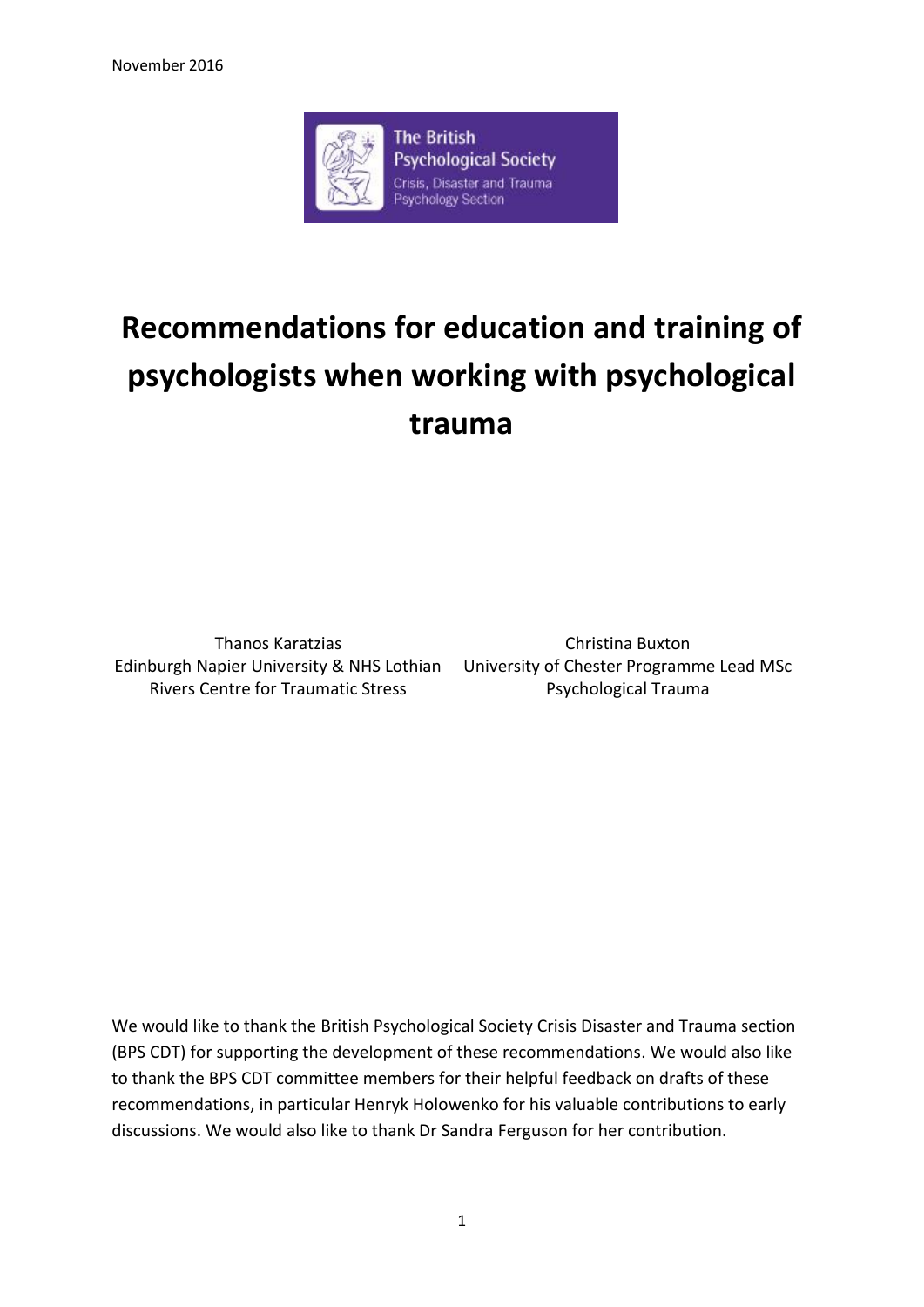## **Recommendations for education and training of psychologists when working with psychological trauma**

### **Context**

Psychological trauma is a concern in the wider public health arena and awareness of the impact of psychological trauma is increasingly a part of the role of every psychologist, regardless of the area of psychology that they work or have been trained in. These recommendations for education and training were constructed by psychologists who are experts in the field of psychological trauma with regard to research and clinical practice, and who are also involved in the training of psychologists, and those that work with psychological trauma in the UK. These recommendations are endorsed by British Psychological Society Crisis, Disaster and Trauma Section Committee.

### **Purpose**

The document describes a training framework that details competencies, skills and attitudes designed to act as recommendations for education and training of psychologists when working with trauma across undergraduate, postgraduate and professional training in the UK, and different areas of professional psychological practice. This framework has not been designed to instruct curricula of undergraduate and postgraduate psychology courses in the UK. Nor do they attempt to provide a prescriptive list for training in psychological trauma. Instead we envisage that these recommendations would inspire those who are responsible for the design and implementation of curricula in UK HE institutions and professional bodies. Professional psychologists may see this as informing their own best practice and similarly for those for whom they have supervisory responsibility. These recommendations can also serve as a means of identifying appropriate training needs for working with psychological trauma at all levels

### **Audience**

Considering the above, the intended target audience for these recommendations are those involved in designing and delivering training at HE institutions, those designing curricula for professional training and practice, those who wish to engage in training in psychological trauma and those who are involved in the supervision of training and professional practice.

In developing this framework we have considered both the level of training and the potential future role of the trainees involved. The framework sits within three tiers that represent three levels of expertise (Informed, Skilled, Expert) and corresponds to the psychological knowledge and the types of practice expected at the end of that training point. The framework also recognises that appropriate supervision is necessary at every level for effective and safe practice and for good self-care.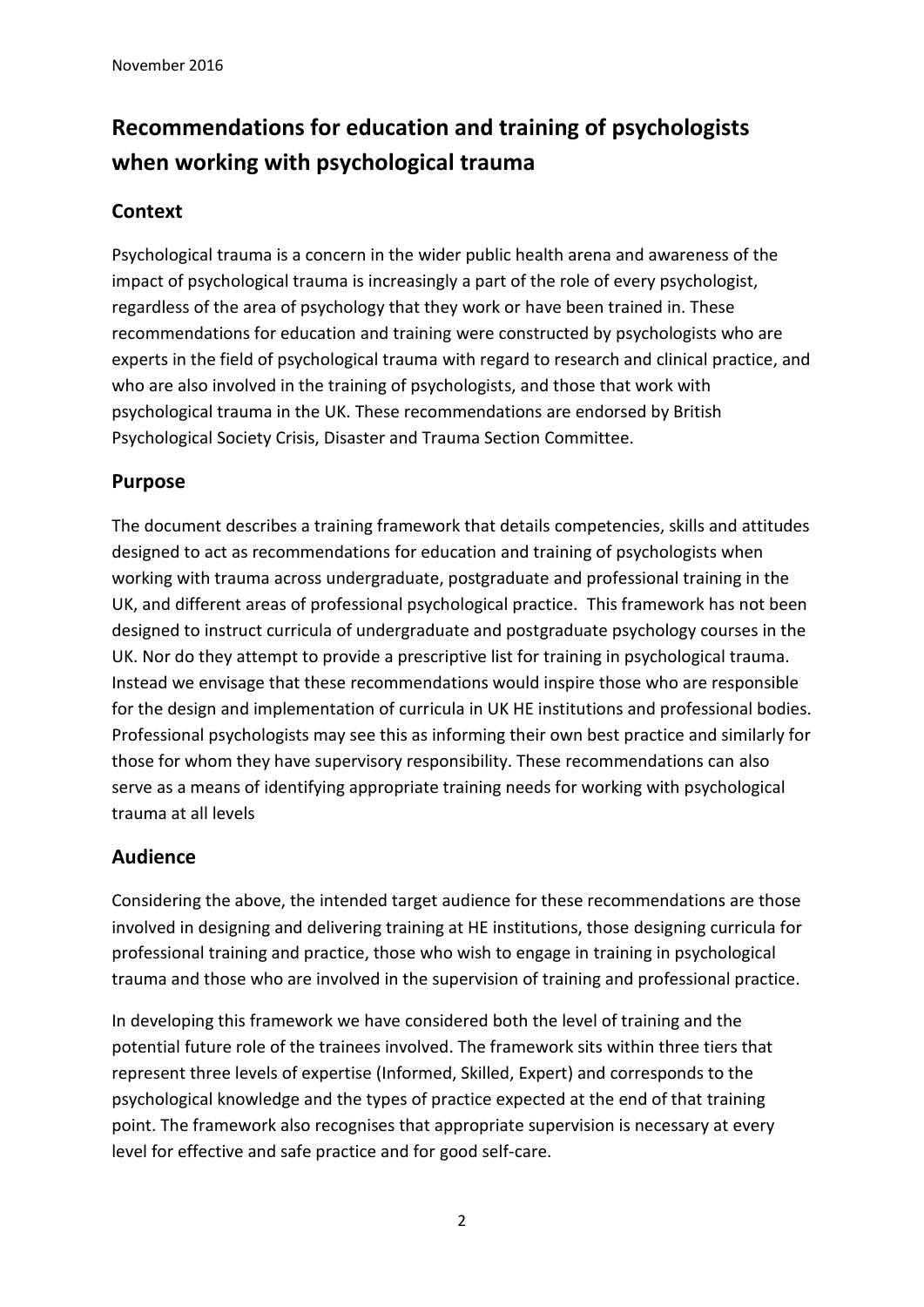### **Benchmarks**

This framework was informed by a number of existing guidelines for education and training in psychological trauma and relevant higher education frameworks, these being:

Weine, S., Danieli, Y., Silove, D., Van Ommeren, M., Fairbanl, J. A., Saul, J (2002) Guidelines for international training in mental health and psychosocial intervention for trauma exposed populations in clinical and community settings. *Psychiatry* Summer 65 (2)

Cook, J. M & Newman, E (2014) A consensus statement on trauma mental health: The new haven competency conference process and major findings. *Psychological Trauma: Theory Research Practice and Policy,* Vol 6, No 4, pp 300-307

American Psychological Society (APA) (2015) Guidelines on trauma competencies for education and training. Retrieved from *[http://www.apa.org/ed/resources/trauma](http://www.apa.org/ed/resources/trauma-competemcies-training.pdf)[competemcies-training.pdf](http://www.apa.org/ed/resources/trauma-competemcies-training.pdf)*

Quality Assurance Agency (QAA) (2008) The framework for higher education qualifications in England, Wales and Northern Ireland. August 2008. Retrieved from: [http://www.qaa.ac.uk/en/Publications/Documents/Framework-Higher-Education-](http://www.qaa.ac.uk/en/Publications/Documents/Framework-Higher-Education-Qualifications-08.pdf)[Qualifications-08.pdf](http://www.qaa.ac.uk/en/Publications/Documents/Framework-Higher-Education-Qualifications-08.pdf)

These recommendations are benchmarked against the above documents both in terms of the academic attainment as well as the general psychological knowledge and skills that are appropriate for that particular level.

### **Structure**

The recommendations within the following framework are presented in tabular summary format showing by tier and level of education the outline of the recommended knowledge, skills, attitudes and responses at each. The final column represents the expected appropriate supervision and self-care needs. The remainder of the document addresses each individual tier in more detail offering a fuller description of what that entails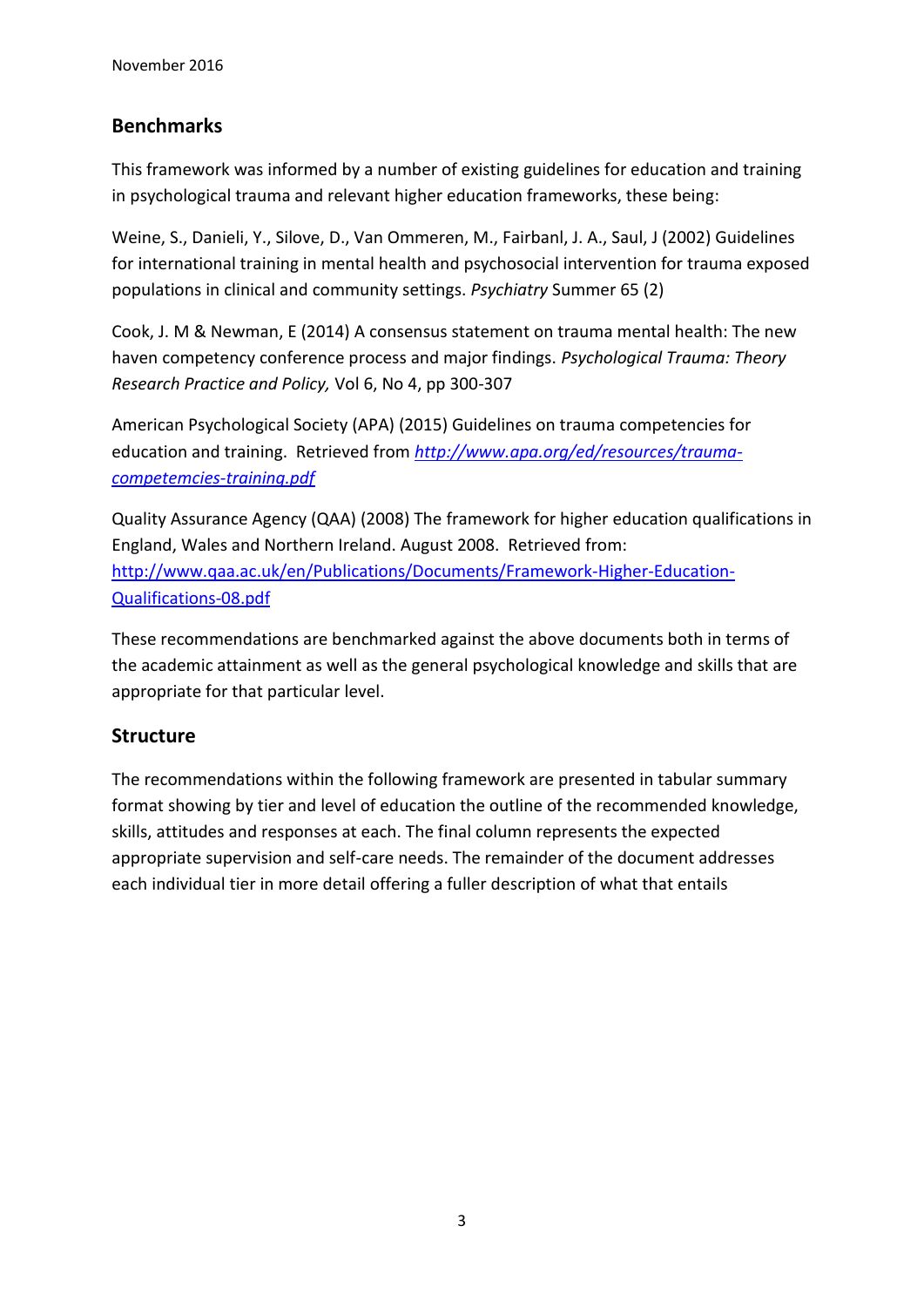### **Framework for Guidelines on Psychological Trauma Competencies for Education & Training**

| <b>Tier</b>                      | Level /                       | Role                                                                                                                                         | Knowledge                                                                                                                                                                                 | <b>Skills</b>                                                                                                                                                                       | <b>Attitudes</b>                                                                                                                                                                                                                     | <b>Responses</b>                                                                                                                                                                 | Supervision                                                                                                                                     |
|----------------------------------|-------------------------------|----------------------------------------------------------------------------------------------------------------------------------------------|-------------------------------------------------------------------------------------------------------------------------------------------------------------------------------------------|-------------------------------------------------------------------------------------------------------------------------------------------------------------------------------------|--------------------------------------------------------------------------------------------------------------------------------------------------------------------------------------------------------------------------------------|----------------------------------------------------------------------------------------------------------------------------------------------------------------------------------|-------------------------------------------------------------------------------------------------------------------------------------------------|
|                                  | Qualification                 |                                                                                                                                              |                                                                                                                                                                                           |                                                                                                                                                                                     |                                                                                                                                                                                                                                      |                                                                                                                                                                                  |                                                                                                                                                 |
| One:<br>Trauma<br>Informed       | Undergraduate<br>/ BSc        | Graduate<br>psychologists<br>who work at any<br>setting and may<br>be in limited<br>contact with<br>survivors of<br>psychological<br>trauma. | Systematic<br>understanding of<br>key areas of<br>different<br>psychological<br>traumas (e.g.<br>childhood, natural<br>disasters) and its<br>impacts on the<br>individual and<br>society. | Able to understand<br>and critically<br>evaluate research<br>on psychological<br>trauma.<br>Demonstrate<br>appropriate<br>responses to<br>disclosures.                              | Being mindful of<br>individual and<br>cultural diversity.<br>Being respectful<br>the needs of<br>survivors.<br>Understanding the<br>limitations of own<br>role and<br>competencies                                                   | Be able to respond<br>appropriately to<br>those in<br>psychological<br>distress.<br>Appropriate<br>signposting for<br>further support.                                           | Any role related<br>contact with<br>survivors closely<br>supervised.<br>Access to regular<br>supervision.<br>Being a reflexive<br>practitioner. |
| Two:<br>Trauma<br><b>Skilled</b> | Post-graduate /<br><b>MSc</b> | Psychologists<br>who provide a<br>service to<br>survivors of, and<br>those affected by<br>psychological<br>trauma.                           | Have sufficient<br>understanding of<br>appropriate<br>assessments for<br>psychological<br>trauma.                                                                                         | Assessing trauma<br>impact and the<br>needs of survivors<br>for treatment and<br>support.<br>Provide effective<br>trauma informed<br>case formulation<br>and treatment<br>planning. | Show an<br>understanding of<br>the ways in which<br>patients and<br>professional<br>identities can<br>interact.<br>Respecting agency<br>of the individual in<br>decision making<br>and the power<br>dynamics in any<br>interactions. | To carry out<br>effective<br>assessment of<br>psychological<br>trauma and<br>delivery of trauma<br>informed<br>interventions if<br>appropriate to<br>their role and<br>training. | Regular reflexive<br>supervision.                                                                                                               |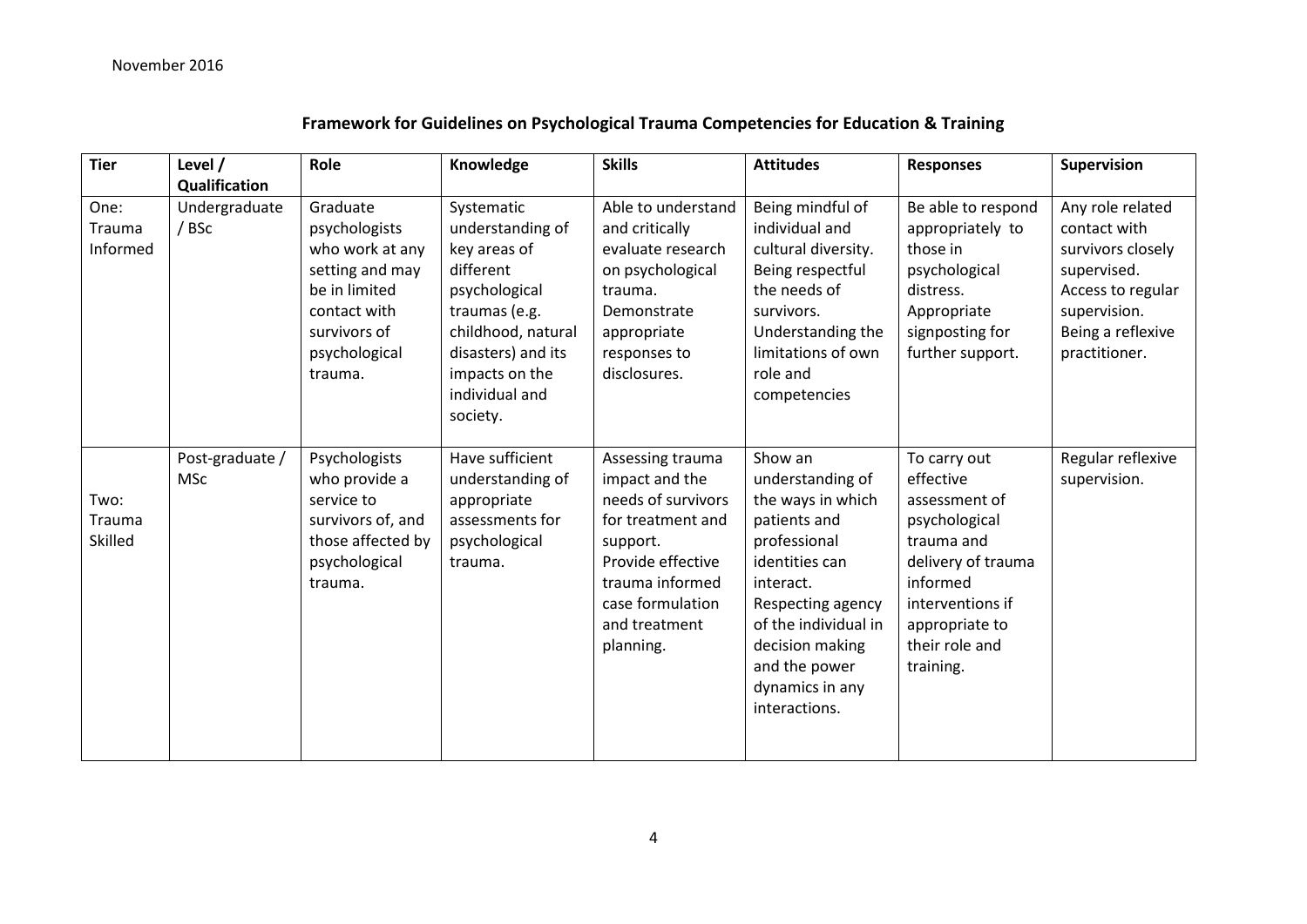| <b>Tier</b>   | Level /         | Role              | Knowledge          | <b>Skills</b>     | <b>Attitudes</b>  | <b>Responses</b>   | Supervision      |
|---------------|-----------------|-------------------|--------------------|-------------------|-------------------|--------------------|------------------|
|               | Qualification   |                   |                    |                   |                   |                    |                  |
|               | Post-graduate / | Psychologists     | Being able to      | Providing tailor  | Commitment to     | Delivery of tailor | Clinical         |
| Three:        | PhD/            | who provide       | appreciate         | made assessments  | ongoing training  | made assessments   | supervision with |
| <b>Trauma</b> | Professional    | services to       | idiosyncratic      | and interventions | and               | and interventions. | an appropriate   |
| Expert        | Doctorate       | survivors who     | responses to life  | to a range of     | multidisciplinary |                    | qualified        |
|               |                 | reguire           | events and develop | trauma            | work.             |                    | supervisor       |
|               |                 | specialised care. | appropriate care   | populations       | Be open to        |                    |                  |
|               |                 |                   | plans to meet      | Advanced trauma   | challenge and     |                    | Supervising      |
|               |                 |                   | survivor's needs.  | specific          | scrutiny from and |                    | others who       |
|               |                 |                   |                    | formulations.     | to patients and   |                    | provide trauma   |
|               |                 |                   |                    |                   | peers.            |                    | informed care.   |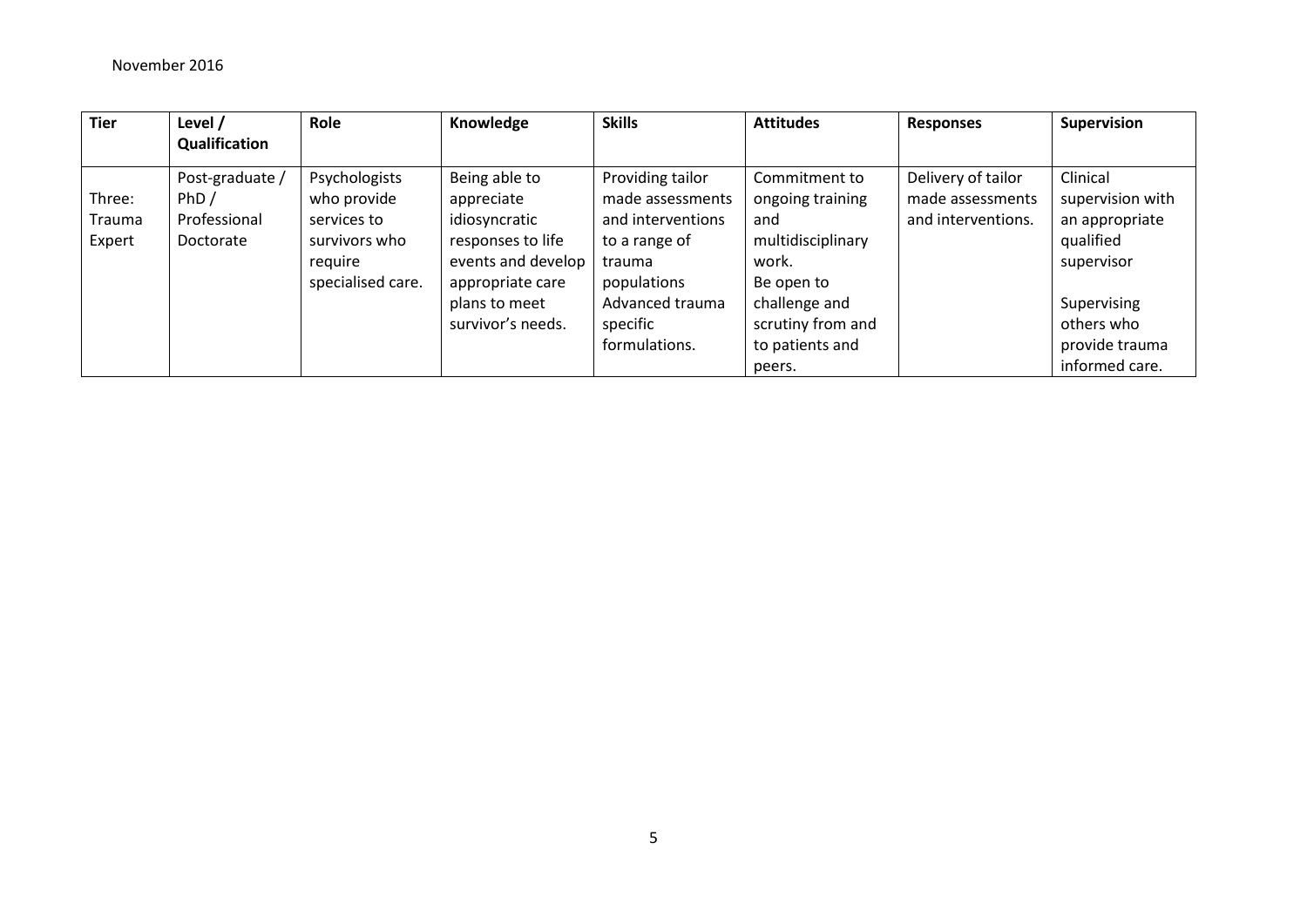### **Tier One: Trauma Informed**

This tier describes the expected knowledge, skills, attitudes and responses attained by an individual at the point of graduation from a BPS accredited undergraduate psychology course of study. Graduate psychologists are expected to work in a variety of settings and their contact with survivors of psychological trauma is likely to be limited and delivery of interventions not part of their professional role.

### *Knowledge*

*An individual at this level must be able to demonstrate:*

An appreciation of the impact of traumatic stress on individual, family and wider groups in society and an awareness of cultural influences on the experience of traumatic stress.

A systematic understanding of key areas of different psychological traumas including theoretical models, definitions of potentially traumatic events, psychological, neurological and physical health sequelae of potentially traumatic event, risk and protective factors for traumatic exposure across the lifespan.

A theoretical knowledge and understanding of a range of evidence based psychological therapies for traumatic distress, and recovery trajectories.

An awareness of the different assessment strategies for traumatic stress.

#### *Skills*

*An individual at this level must be able to evidence:*

An ability to apply techniques of data collection and analysis.

An ability to understand and critically evaluate research on psychological trauma.

An ability to make appropriate responses to disclosures in a sensitive and respectful manner that does not contribute to a survivor's distress.

#### *Attitudes*

#### *An individual at this level must be able to show:*

An understanding and appreciating the limitations of their role and their competency at that level.

A capacity to reflect on one's assumptions about nature and impact of life events and on how that might influence one's attitude to others.

A respect for cultural diversity and the impact of one's cultural bias.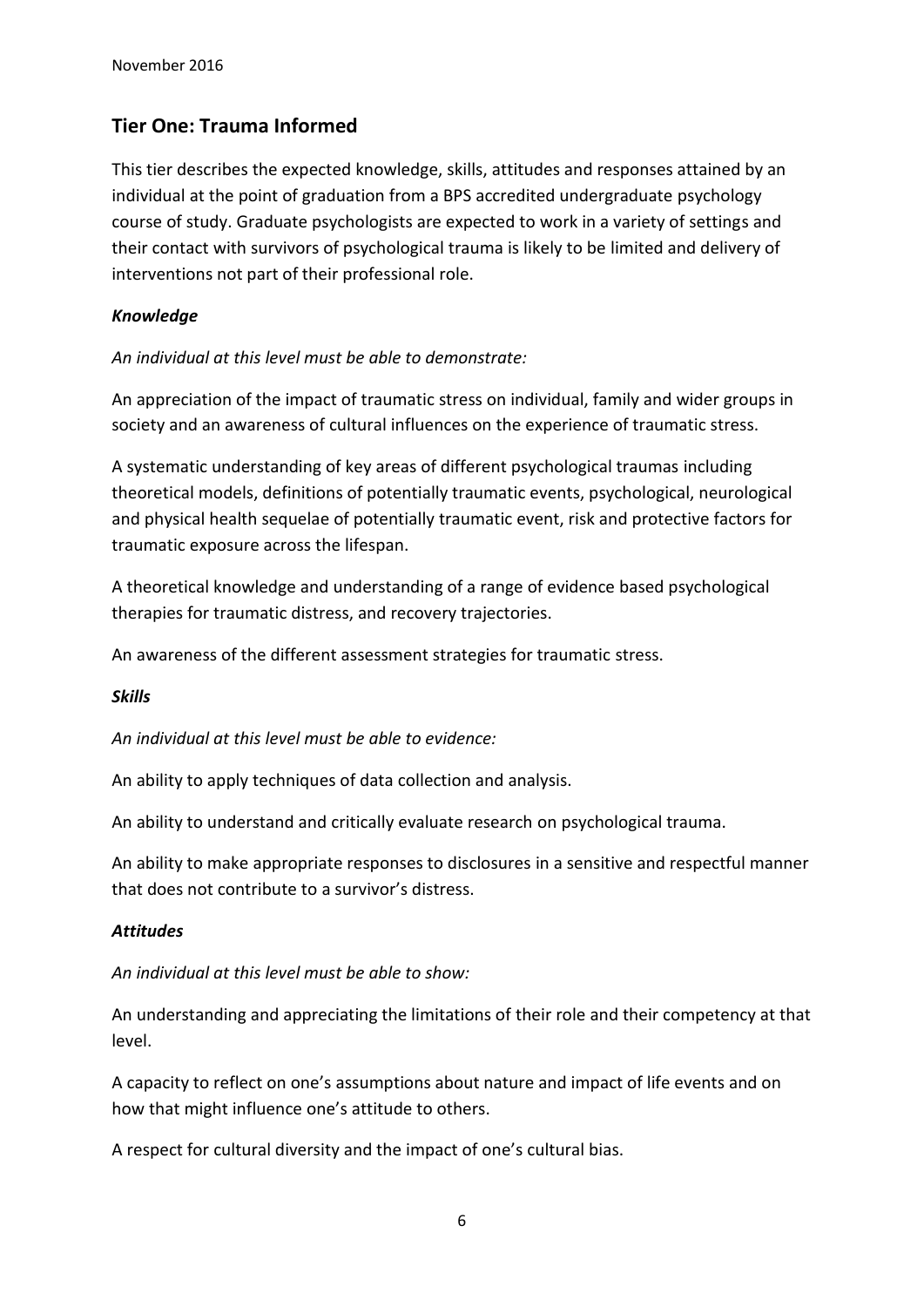A respectful and compassionate attitude towards those who suffer from traumatic distress.

#### *Responses*

*An individual at this level must be able to demonstrate:*

A capacity to respond to those in psychological distress in a sensitive and compassionate manner

An ability to give appropriate signposting for further support.

#### *Supervision*

*An individual at this level is expected to :*

Have regular supervision with a chartered psychologist where any role related contact brings them into contact with trauma survivors.

Be able to access supervision, when needed and as appropriate to the role, where they are affected by unpredictable events.

Practice as a reflexive practitioner.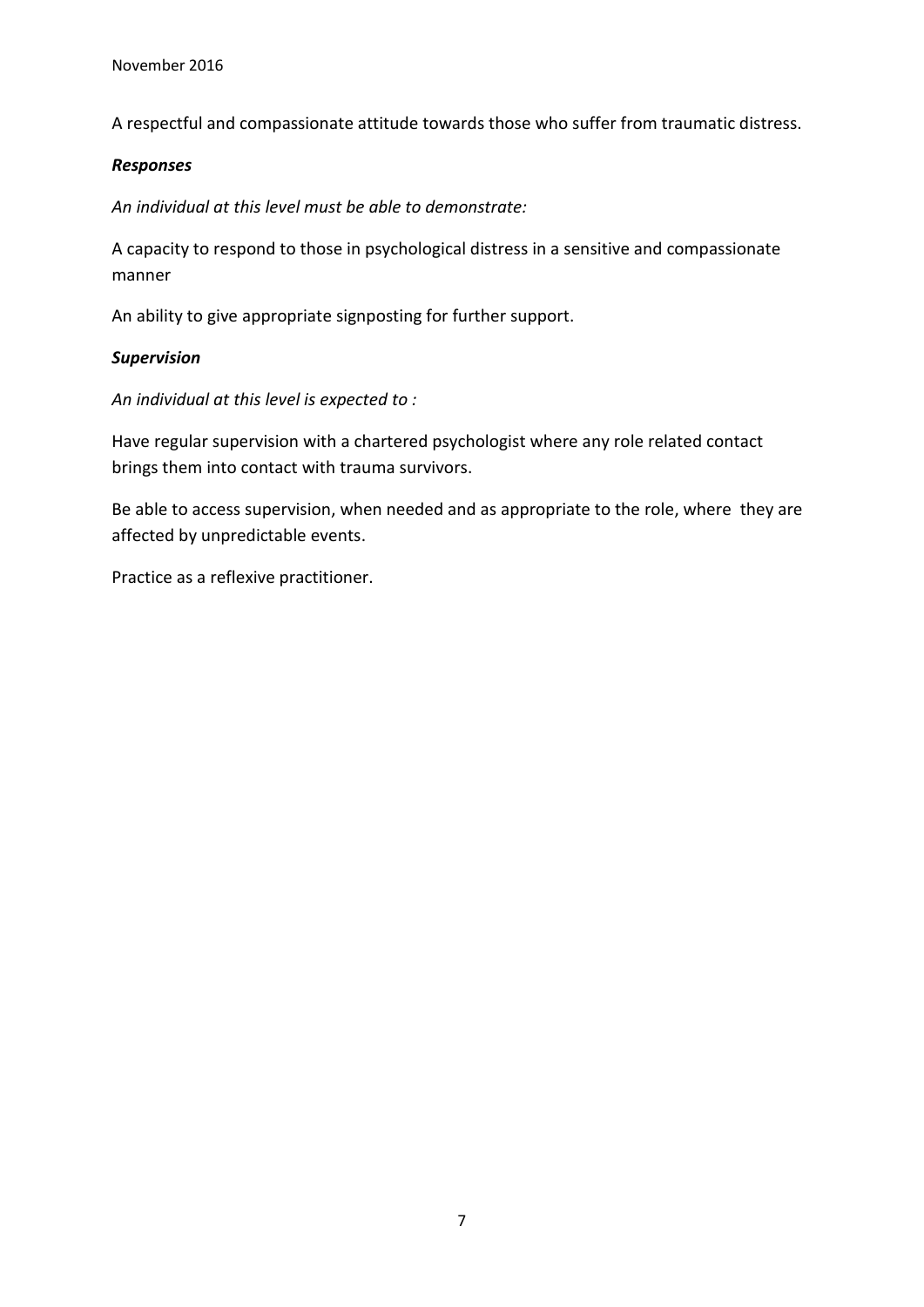### **Tier Two: Trauma Skilled**

### *Knowledge*

*An individual at this level must be able to demonstrate:*

An understanding of the principles of psychological assessment and its design and delivery

An understanding of the purpose and function of assessments in order to be able to make choices of appropriate tests to be used in a range of settings and populations (different age groups or cultural groups).

An understanding of appropriate assessments for traumatic stress that can account for factors in the developmental lifespan at the time of the trauma life event(s).

### *Skills*

*An individual at this level must be able to evidence:*

An ability to apply the tools and processes used in the assessment and diagnoses of traumatic distress.

An ability to utilise a bio psychosocial approach to case conceptualisation and recommend appropriate interventions to address psychological distress.

An ability to provide psychological first aid to trauma survivors, psychoeducational approaches and trauma informed interventions, *if appropriately trained to do so*.

### *Attitudes*

### *An individual at this level must be able to show:*

An understanding of the ways in which patients and professionals identities (gender, ethnicity, disability, age, sexual orientation, background, religion and national origin) can intersect in relation to trauma work and approach any interactions sensitively.

A capacity to reflect and account for personal biases in any interaction with people suffering from psychological distress.

A respect for the agency of the individual in any decision making about their care and to appreciate the power imbalance between survivors and psychologists.

### *Responses*

*An individual at this level must be able to demonstrate:*

A capacity to carry out effective and sensitive assessment of traumatic life events and their impact on the individual.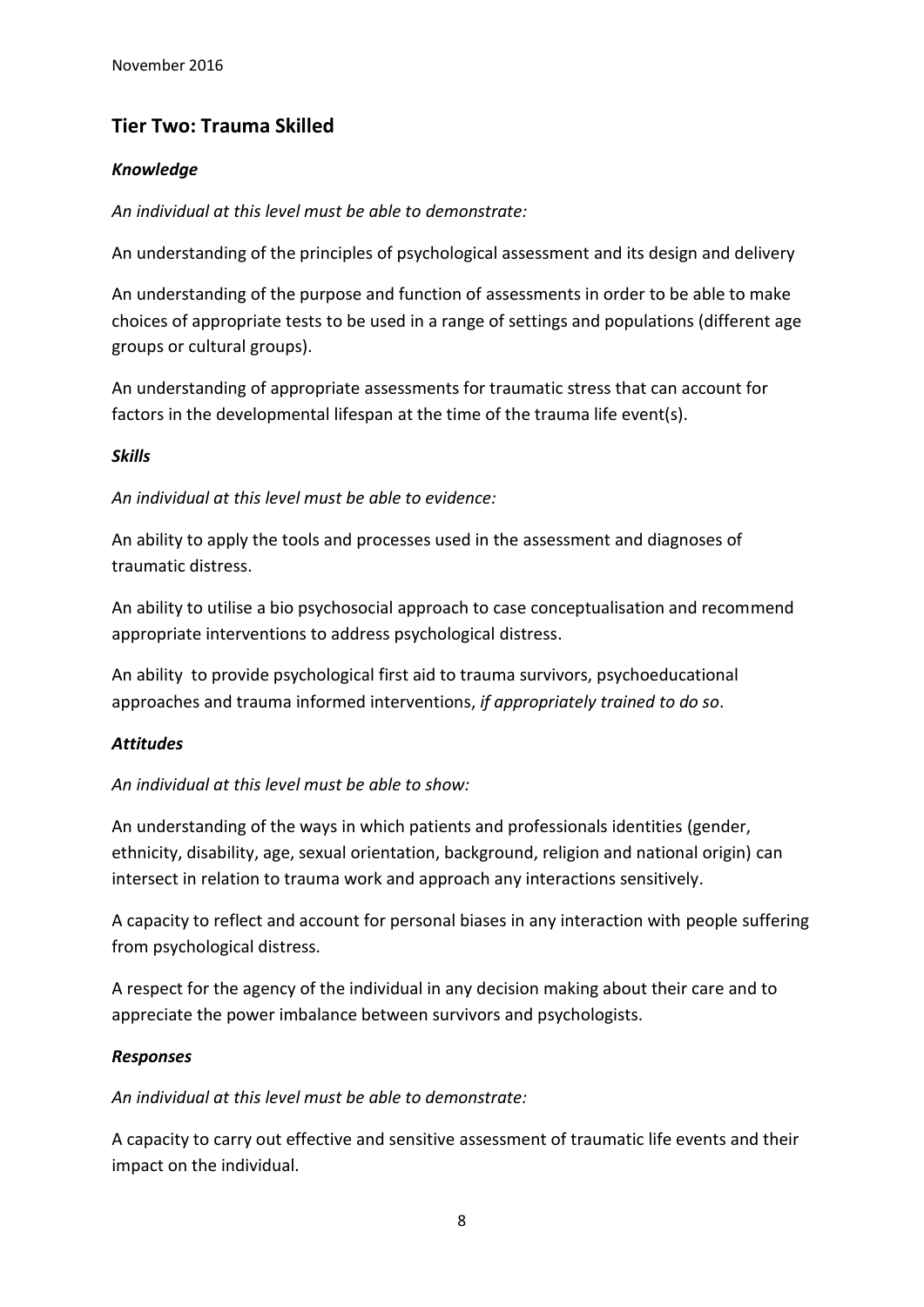A proficiency in the effective delivery of trauma informed interventions for traumatic stress, if appropriate to their role and training.

The ability to respond to all trauma survivors in a way that enhances their sense of psychological safety.

The ability to operate within the boundaries, principles and values of the professions governing body

### *Supervision*

*An individual at this level is expected to :*

Engage in reflexive practices with regard to the assessment of levels of their psychological health and engage in self-care activities that address any issues arising from that process.

Have an ongoing self-awareness of one's personal trauma history and how this may impact on trauma work.

Practice as a reflexive practitioner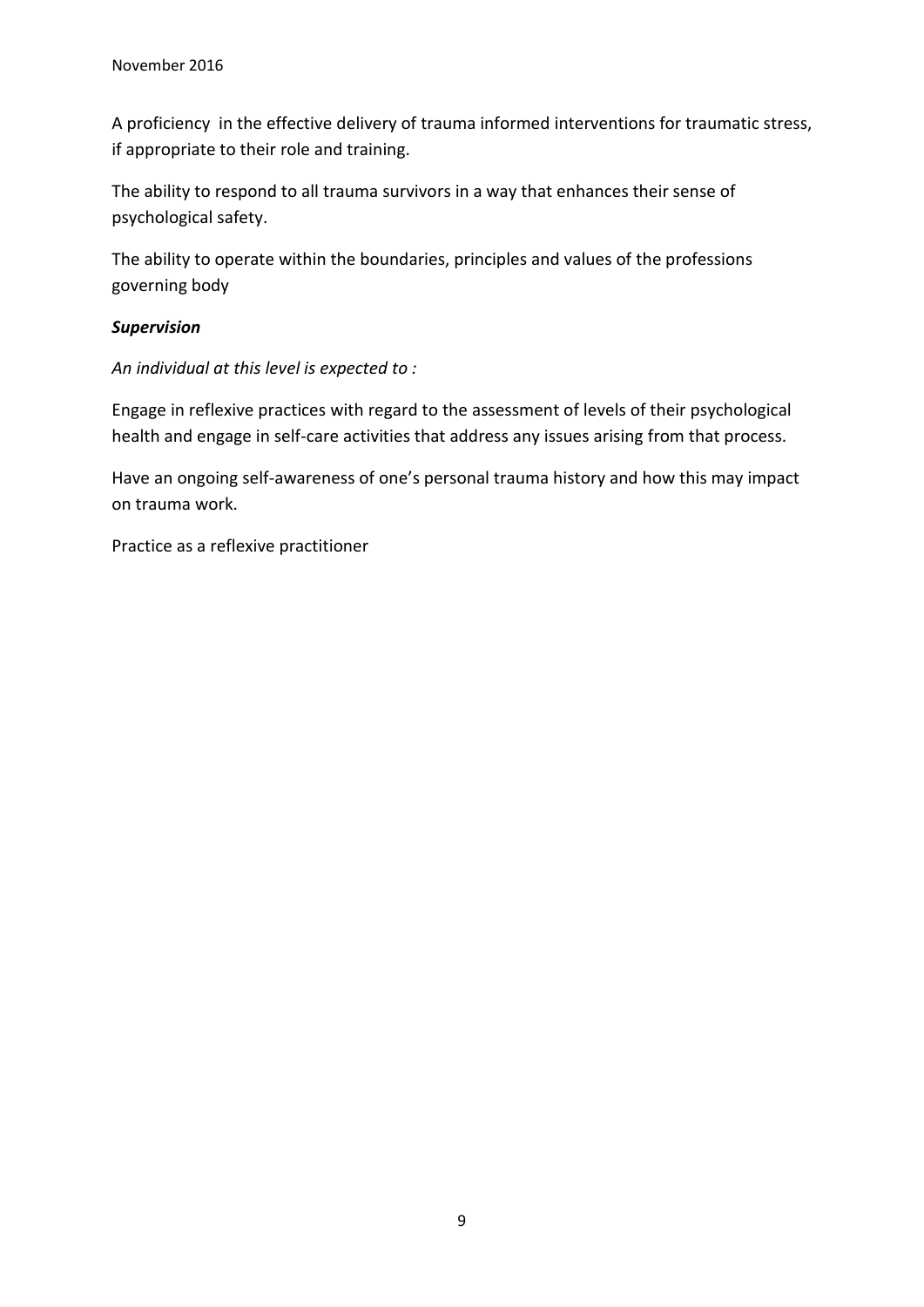### **Tier Three: Trauma Expert**

### *Knowledge*

*An individual at this level must be able to demonstrate:*

An advanced and current knowledge and understanding of the impact of traumatic stress on health and well-being.

An in depth knowledge of existing science based practices for the assessment and treatment of traumatic stress.

#### *Skills*

*An individual at this level must be able to evidence:*

A familiarity with the mechanisms of change of evidence based treatments of traumatic stress.

Advanced skills in intervention planning, implementation, evaluation and practice management with survivors.

The ability to produce advanced biopsychosocial case formulation and subsequent treatment planning and interventions.

A capacity to deliver evidence based and tailor made interventions for trauma survivors.

An ability to tailor any assessment and intervention to account for the nature and duration of the trauma, considering any potential or existing co-morbidities and any effects that the wider environment of the patient is likely to have on any treatment and potential recovery.

An ability to incorporate survivors' strengths and resilience into any assessment and intervention.

Being able to work appropriately with the needs of families, care givers and the wider care system.

Engagement in the production of evidence that relates to the impact and treatment of traumatic stress.

The ability to tolerate intense affect and content.

### *Attitudes*

*An individual at this level must be able to show:*

A commitment to ongoing training and development to ensure that knowledge in relation to all areas is at the forefront of the discipline.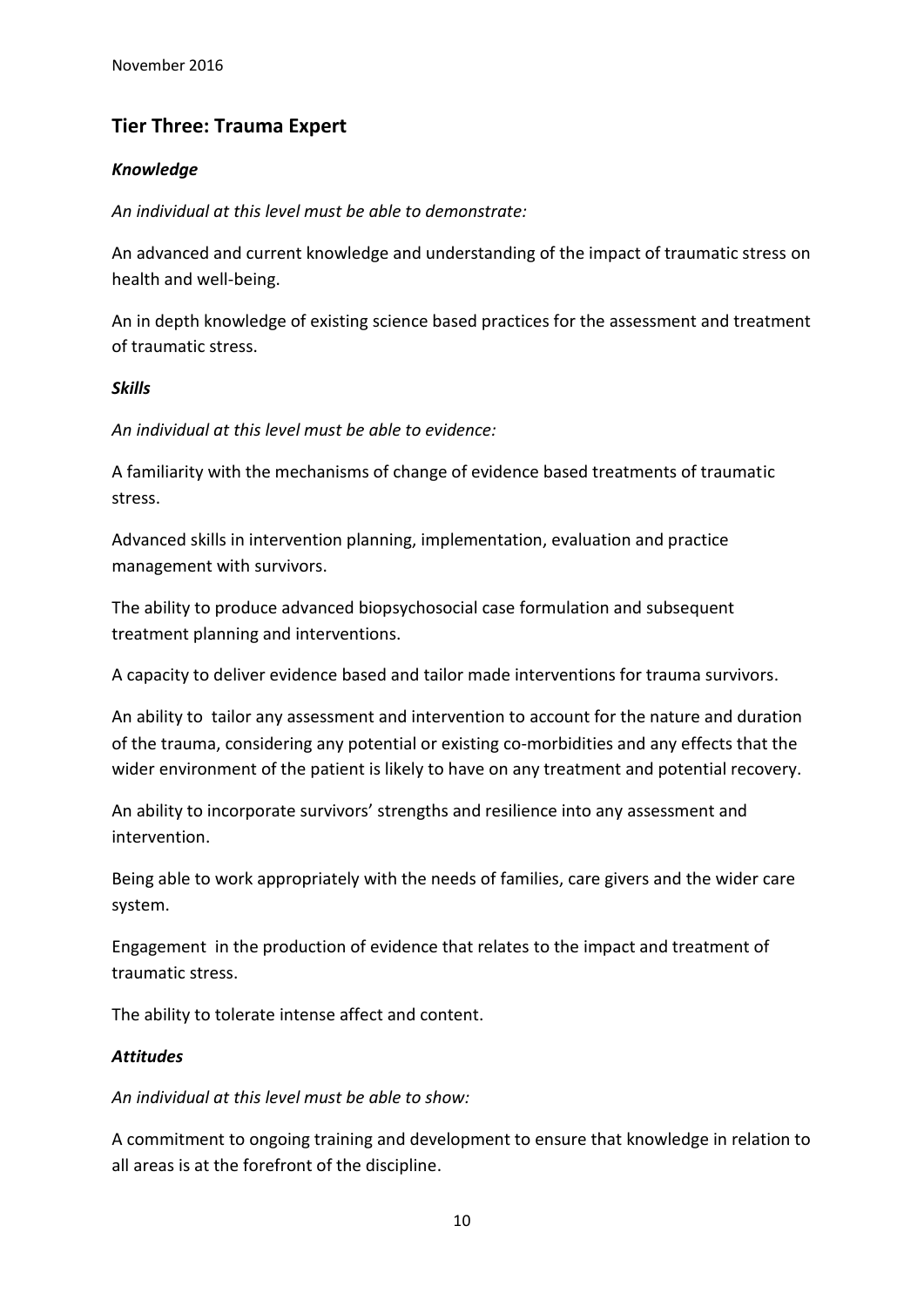The capacity to challenge and overcome barriers to effective care for trauma survivors.

A willingness to question and challenge one clinical intervention choices.

An openness to scrutiny and feedback patients and peers.

A commitment to facilitate production of new knowledge in the field.

An ethical ongoing commitment to self-care and to ensuring good psychological health.

A commitment to multidisciplinary work and an appreciation of the skills of other health care professionals in trauma informed work.

#### *Responses*

*An individual at this level must be able to demonstrate:*

The ability to provide tailor made assessment and interventions to a range of trauma populations.

An ability to collaborate with wider organisations and service user groups in order construct wider future plans for trauma care in the community.

A contribution to, and promotion of, policy and practice that safeguards the welfare of trauma survivors including disaster planning.

An ability to carry out work with trauma survivors in a way that shows sensitivity to individual, cultural, organisational and community diversity.

The ability to ensure that the patient is fully informed about all stages of their assessment and treatment and that they are involved directly in any decisions made on an ongoing basis.

The capacity to safeguard the welfare of survivors by effectively liaising and cooperating with the legal and political systems ensuring all actions are in the best interest of the patient.

An ongoing contribution to appropriate training of psychologists and other health and social care professions and ensuring effective implementation of their trauma informed care.

#### *Supervision*

*An individual at this level is expected to :*

To have ongoing and regular clinical supervision with an appropriately qualified trauma informed supervisor.